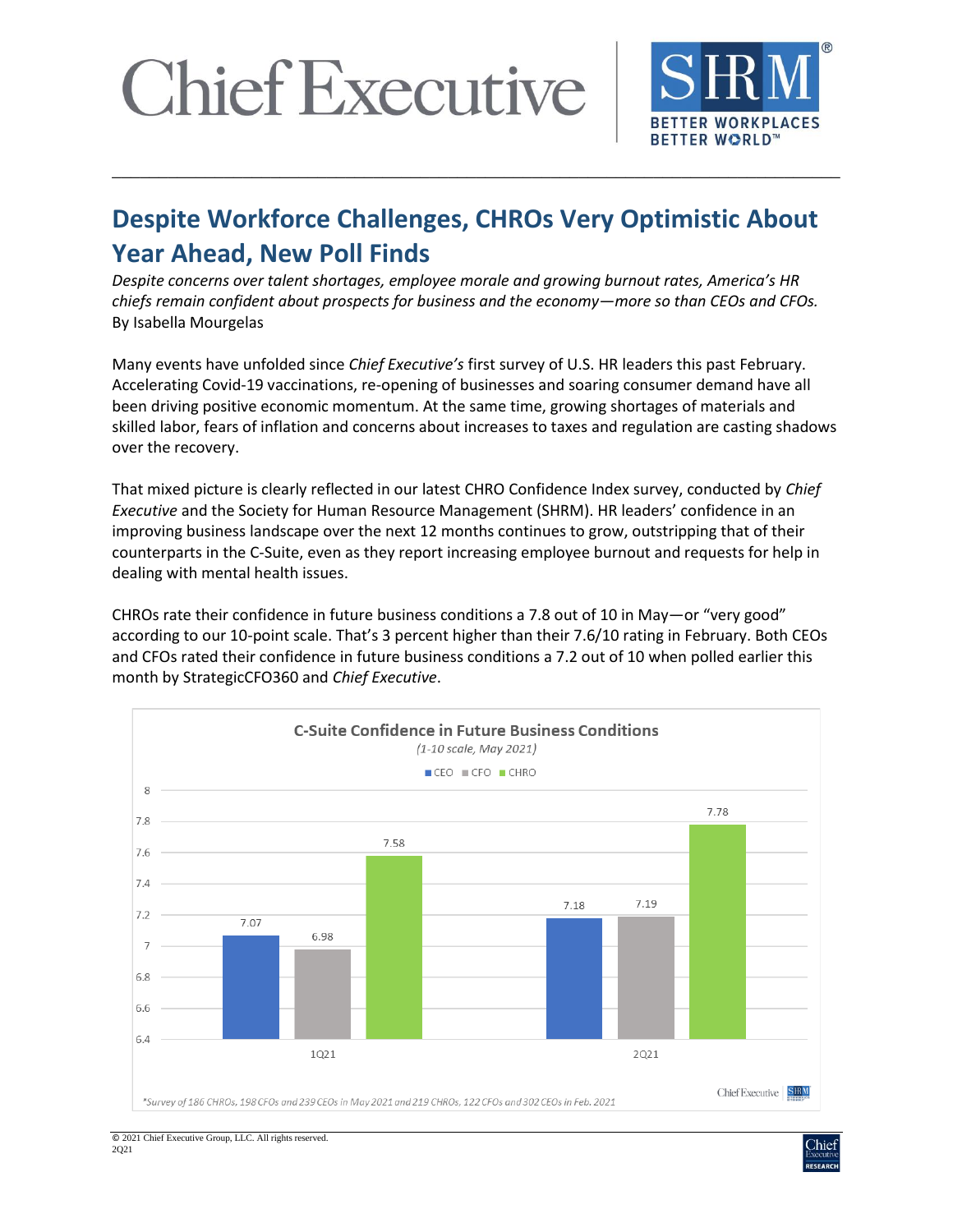

CHROs' confidence in the current business environment has also gained plenty of ground since we last polled them, now 7.6/10 versus 6.5/10 in February—a 17 percent gain. CEOs and CFOs agree that conditions have improved since February: CFOs rate the current environment 6.7 out of 10–up 11 percent since February—and CEOs rate it 7, up 13 percent over the same period.

\_\_\_\_\_\_\_\_\_\_\_\_\_\_\_\_\_\_\_\_\_\_\_\_\_\_\_\_\_\_\_\_\_\_\_\_\_\_\_\_\_\_\_\_\_\_\_\_\_\_\_\_\_\_\_\_\_\_\_\_\_\_\_\_\_\_\_\_\_\_\_\_\_\_\_\_\_\_

Overall, the vast majority of CHROs say they're optimistic about the year ahead. Only 1 percent of those participating in our survey said they expect business conditions 12 months out to be weak or poor (4 or below on our scale), and only 3 percent said the same of current conditions. The proportion of CHROs who believe current conditions are good to excellent (6 or above on our scale) is now 88 percent, an 11 percent increase from Q1.



Rhonda Hall, VP of human resources and organizational development at UFCU, a large financial services company, says conditions will improve from the 8/10 she rates them now to a perfect 10/10 by this time next year. "Employees are returning to work, there is reduced unemployment, increased spending thus re-booting the economy," she says. "People are starting to travel. Life is morphing into the 'Next Normal' where new habits have been created and will be sustained."

John Batchelor, VP of HR at Virginia Air Distributors, agrees and forecasts business conditions will improve from 8/10 to 9/10 in the next 12 months. "The economy was hot before Covid-19, and then massive amounts of stimulus was injected over the last 15 months, yet interest rates remain historically low. Additionally, I believe the supply chain will work itself out in the next 6 months or so," he says.

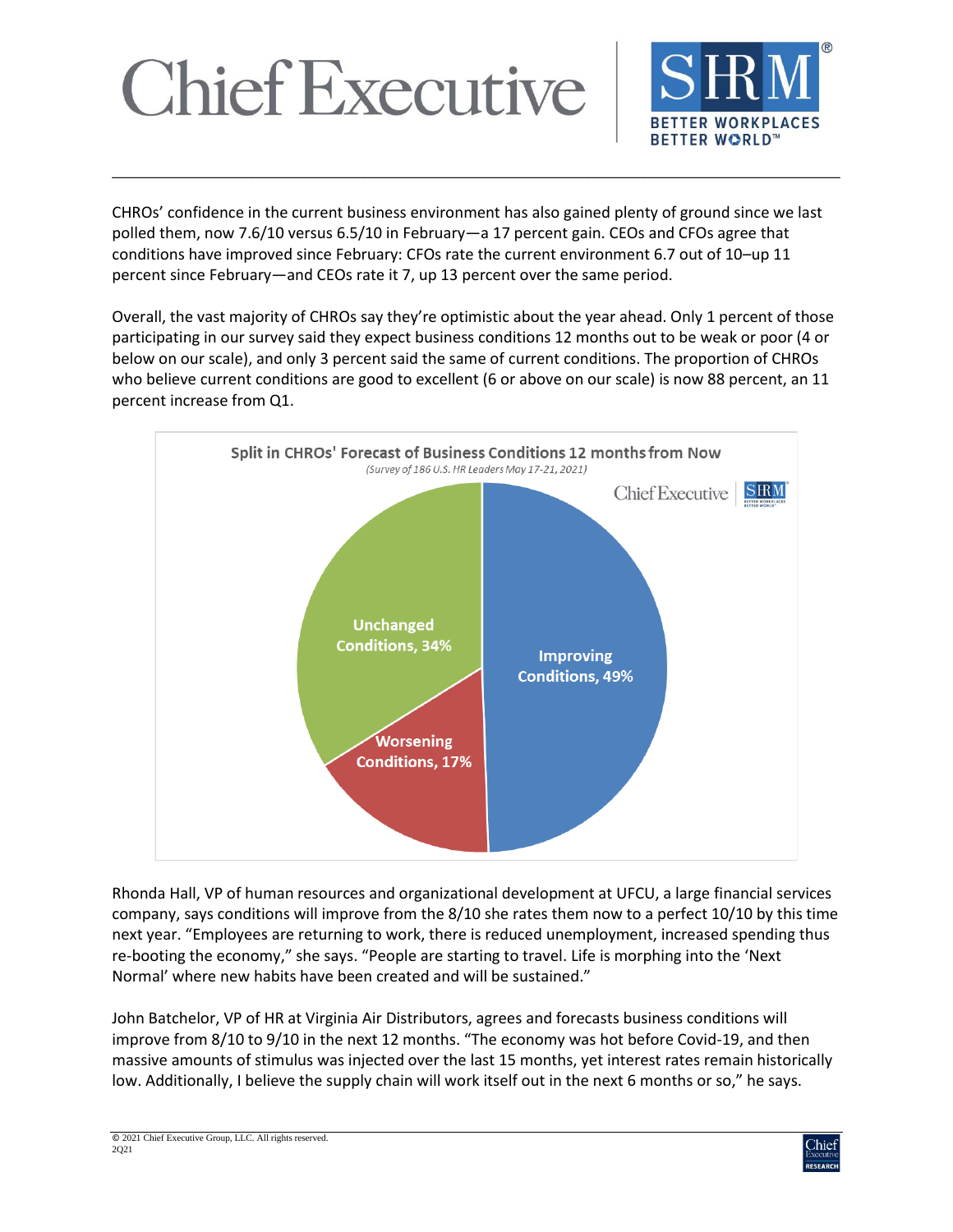

Not everyone is convinced. "Sales are great, but talent recruitment is going to become more difficult with some external political policies and a shrinking engaged employee labor pool," says Jennifer Caunin, vice president of human resources at Clippard Instrument Laboratory. She believes business conditions will deteriorate over the next 12 months.

\_\_\_\_\_\_\_\_\_\_\_\_\_\_\_\_\_\_\_\_\_\_\_\_\_\_\_\_\_\_\_\_\_\_\_\_\_\_\_\_\_\_\_\_\_\_\_\_\_\_\_\_\_\_\_\_\_\_\_\_\_\_\_\_\_\_\_\_\_\_\_\_\_\_\_\_\_\_

Employee well-being appears to be another growing concern among HR chiefs. In February, 34 percent of CHROs said they were anticipating that the mental health of employees would be a workforce-related challenge in 2021. This month, 65 percent report that employees are indeed feeling burnt out, and 63 percent of CHROs say that employees at their company have reached out to them for mental health resources.

"The Covid-19 pandemic forced many employers to re-evaluate their priorities," says Dr. Alexander Alonso, chief knowledge officer at SHRM and a partner in this research. "What kept employee engagement and morale high prior to the pandemic may not be the case now. This is a unique opportunity for organizations to continue to innovate their workplace policies and benefits, especially as Covid restrictions lift and more and more employees return to work."

#### **Leadership, Employee Engagement and Mental Health**

When asked to assess employee engagement at their company, 32 percent of CHROs say it has decreased since the start of the pandemic, 41 percent indicated that it hadn't changed, and 27 percent say it has improved. These numbers signal there may be an opportunity for change in the wake of Covid-19, especially as businesses begin to make crucial decisions about the workplace, employee benefits and health policies.



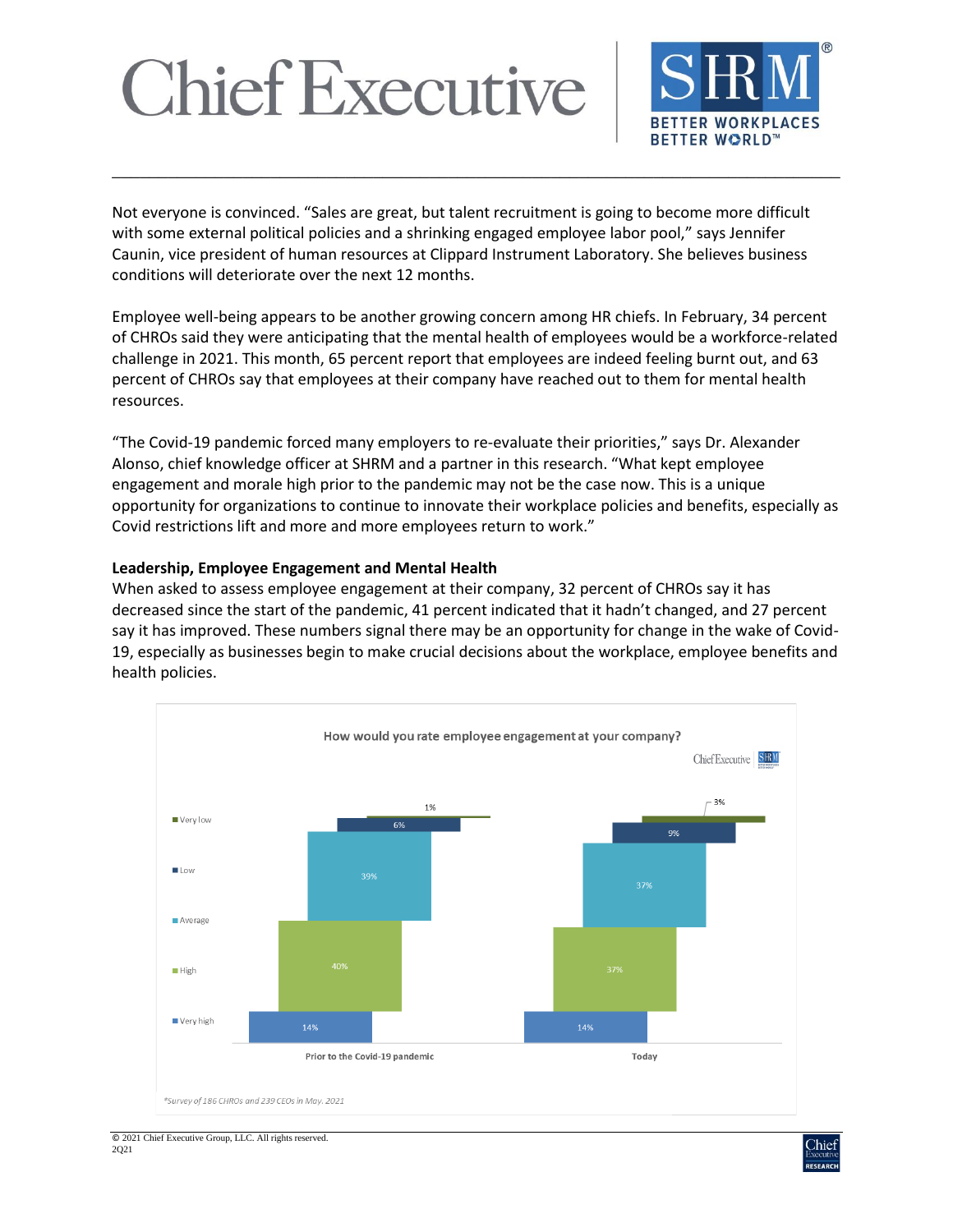



"Organizational leadership defines the employee experience," says SHRM's Alonso. "With so many employees experiencing burnout right now, and many organizations struggling to attract and retain talent, organizations must find ways to positively impact employee engagement and mental health. Leadership development is a good place to start."

\_\_\_\_\_\_\_\_\_\_\_\_\_\_\_\_\_\_\_\_\_\_\_\_\_\_\_\_\_\_\_\_\_\_\_\_\_\_\_\_\_\_\_\_\_\_\_\_\_\_\_\_\_\_\_\_\_\_\_\_\_\_\_\_\_\_\_\_\_\_\_\_\_\_\_\_\_\_



To improve employee engagement, 50 percent of surveyed CHROs say they're planning to increase their investment in workforce initiatives in 2021. The top three activities they say will be used to make a positive impact on employee engagement are emphasizing the core values and mission of the company (82 percent), more recognition and reward for employee achievements (81 percent) and acting upon suggestions provided by employees (80 percent).

Other popular initiatives include asking employees for feedback in more formal channels (77 percent), providing the right tools to do their jobs and support employee success (76 percent) and providing regular feedback (74 percent).

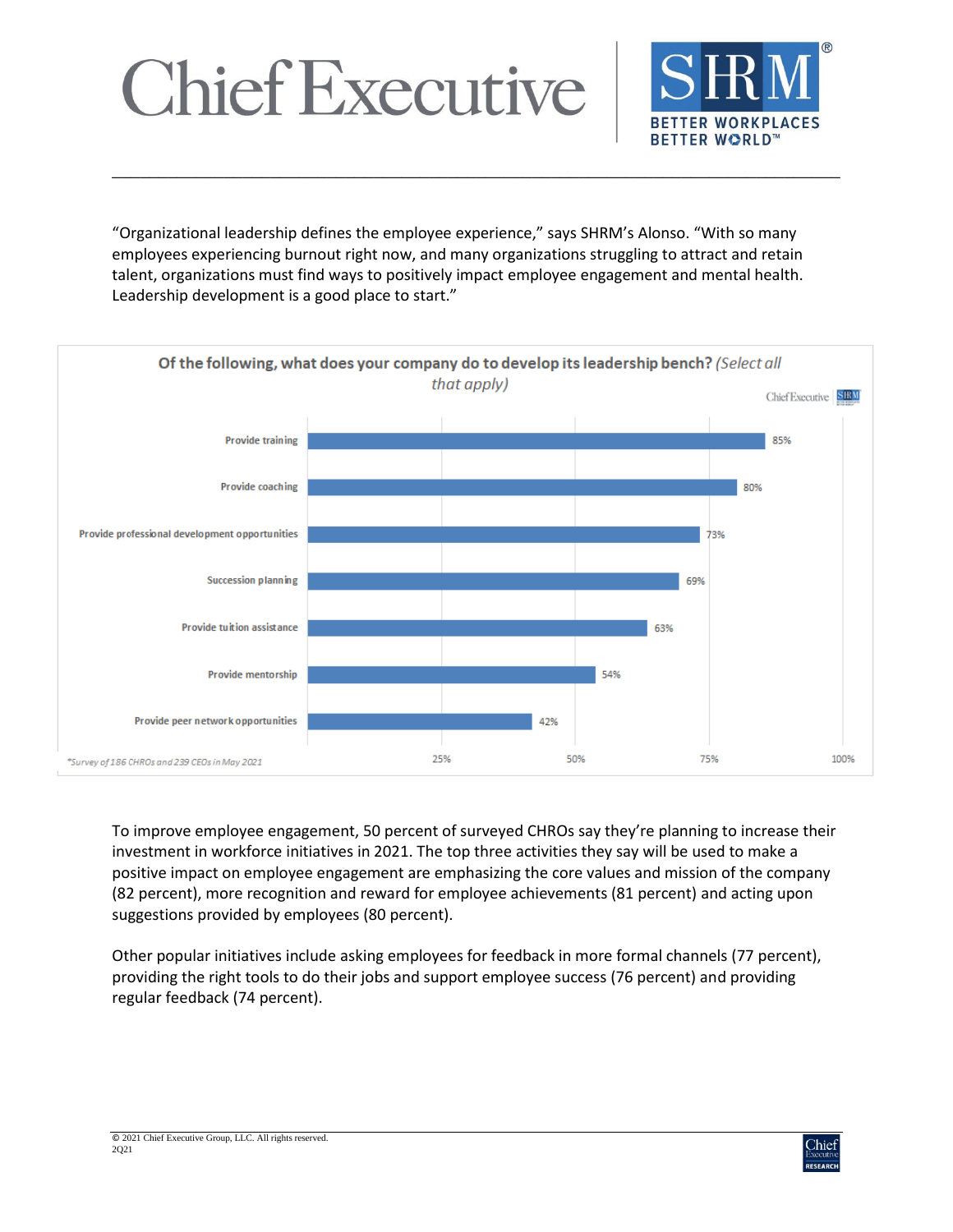

#### Top 8 Ways to Boost Employee Engagement

\_\_\_\_\_\_\_\_\_\_\_\_\_\_\_\_\_\_\_\_\_\_\_\_\_\_\_\_\_\_\_\_\_\_\_\_\_\_\_\_\_\_\_\_\_\_\_\_\_\_\_\_\_\_\_\_\_\_\_\_\_\_\_\_\_\_\_\_\_\_\_\_\_\_\_\_\_\_



#### **Forecasting for the Year Ahead**

Meanwhile, CHROs' confidence that profits, revenue, hiring and capital expenditures will increase by this time next year continues to rise, and is higher now than it was in February—and in line with CEO and CFO projections.

The proportion of CHROs expecting their headcount to increase by this time next year has risen 23 percent since February. Overall, 65 percent of CHROs forecast adding to their workforce over the next 12 months—compared to 68 percent of CEOs and 66 percent of CFOs.



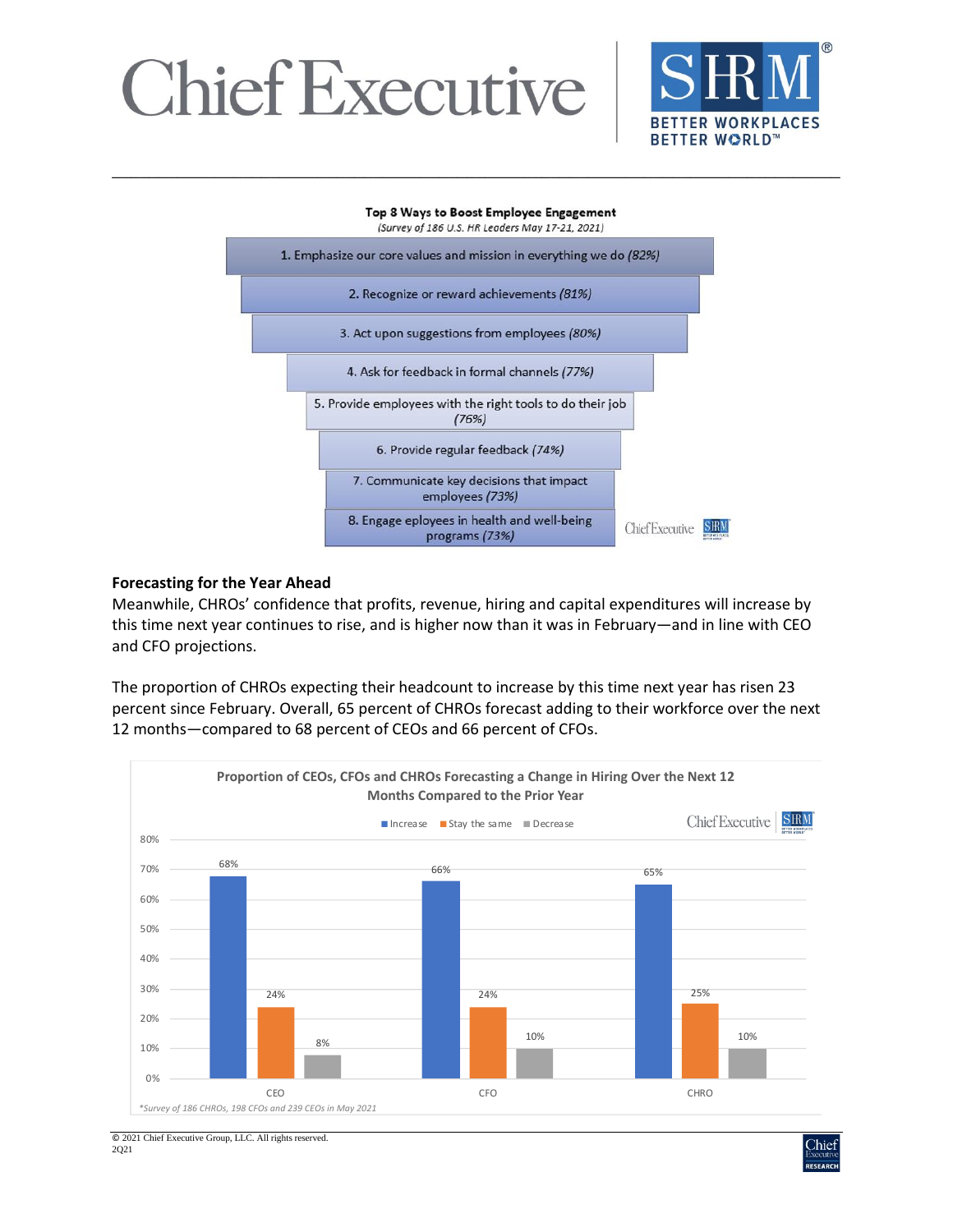

The number of CHROs forecasting increases in revenues and profitability has also grown since February, up 8 percent and 5 percent, respectively. According to the Q2 CHRO Confidence Index, 84 percent expect revenues to climb and 74 percent project profits to do the same.

\_\_\_\_\_\_\_\_\_\_\_\_\_\_\_\_\_\_\_\_\_\_\_\_\_\_\_\_\_\_\_\_\_\_\_\_\_\_\_\_\_\_\_\_\_\_\_\_\_\_\_\_\_\_\_\_\_\_\_\_\_\_\_\_\_\_\_\_\_\_\_\_\_\_\_\_\_\_

Capital expenditures are also expected to rise in the coming year, according to 68 percent of CHROs. That number is 29 percent higher than it was in February—and once again in line with their C-Suite peers' forecasts.



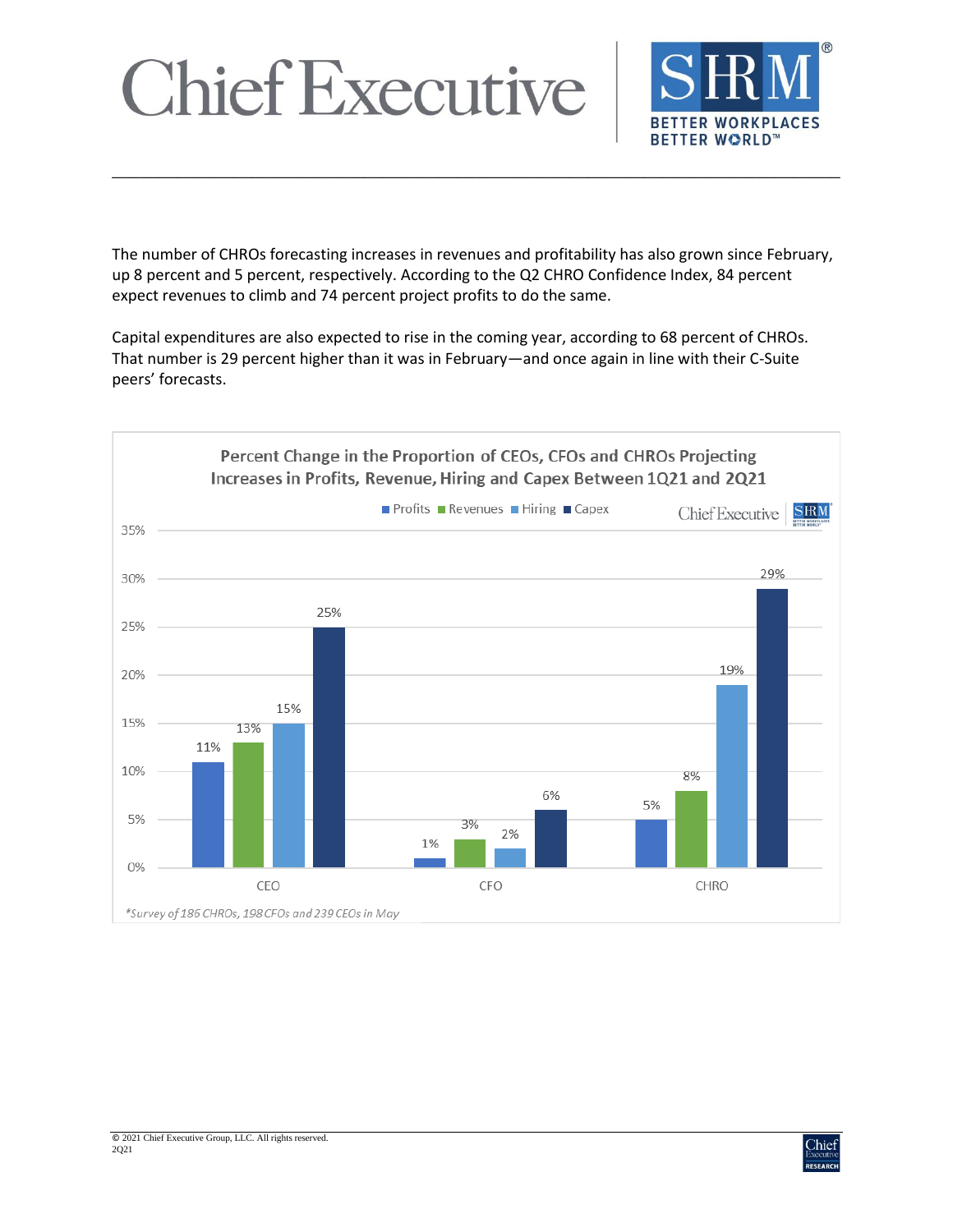



\_\_\_\_\_\_\_\_\_\_\_\_\_\_\_\_\_\_\_\_\_\_\_\_\_\_\_\_\_\_\_\_\_\_\_\_\_\_\_\_\_\_\_\_\_\_\_\_\_\_\_\_\_\_\_\_\_\_\_\_\_\_\_\_\_\_\_\_\_\_\_\_\_\_\_\_\_\_

#### **Sector & Size Views**

Looking at forecasts by sector, our forward-looking indicator shows advertising/media CHROs among the most optimistic in the future (rating their outlook for business an 8.8 out of 10) while their industrial manufacturing and professional services counterparts share the most cautious outlook of the group, at 7.3/10.

CHROs in industrial manufacturing lost the most confidence in future business conditions since we last polled them in Q1; their rating is down 10 percent to 7.3, from 8.1 in February, on concerns over labor and materials shortages and the impact of inflation on demand. CEOs in the sector have shared the same concerns, and their confidence level has also dropped, by 5 percent since February.

"Things are through the roof in terms of sales. This won't last. Inflation is becoming more of an issue and lack of labor supply is hurting business," says an industrial manufacturing VP of HR participating in our survey.

CHROs in professional services attribute their cautionary stance to personnel shortages and federal policy changes.

At the other end of the scale, tech CHROs experienced the largest jump in confidence this quarter, rating their outlook for business 12 months from now a 7.8/10, up 28 percent since February and by far the largest increase recorded this quarter.

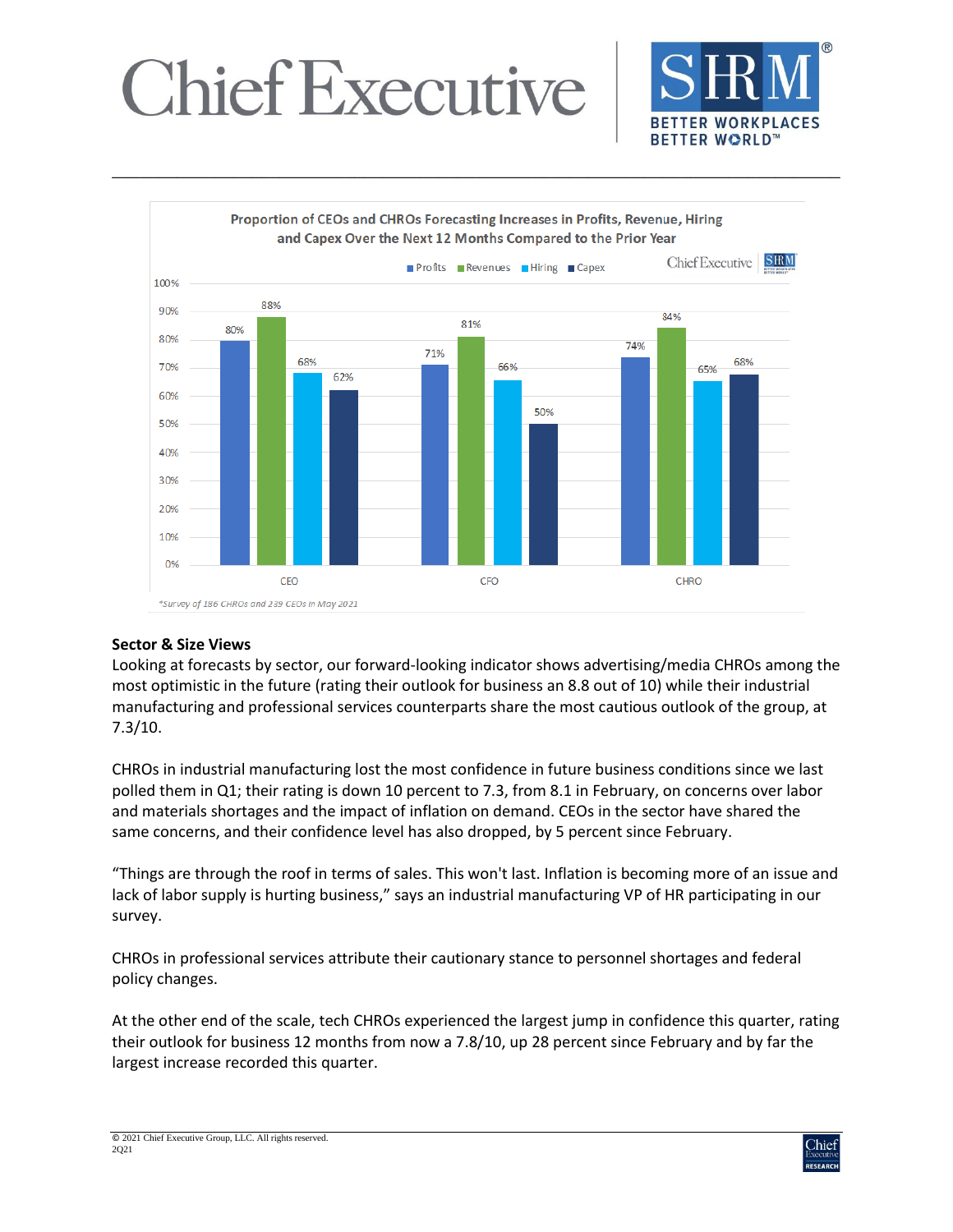

"We're in a strong market, seeing a lot of lift from remote business conditions and increased desire to move from offline to online," explained an HR leader in the technology space.

\_\_\_\_\_\_\_\_\_\_\_\_\_\_\_\_\_\_\_\_\_\_\_\_\_\_\_\_\_\_\_\_\_\_\_\_\_\_\_\_\_\_\_\_\_\_\_\_\_\_\_\_\_\_\_\_\_\_\_\_\_\_\_\_\_\_\_\_\_\_\_\_\_\_\_\_\_\_

Tech CEOs have also gained confidence since February, up 10 percent.

| <b>CHRO, CEO and CFO Confidence in Future Business Conditions</b><br>(May 2021 ratings by industry)<br><b>Chief Executive</b> |             |            |            |  |
|-------------------------------------------------------------------------------------------------------------------------------|-------------|------------|------------|--|
| <b>Industry</b>                                                                                                               | <b>CHRO</b> | <b>CEO</b> | <b>CFO</b> |  |
| Adv./Mktg./PR/Media/Ent.                                                                                                      | 8.8         | 7.2        | 7.6        |  |
| Construction/Mining                                                                                                           | 8.5         | 7.4        | 7.6        |  |
| Energy/Utility                                                                                                                | 8.0         | 6.0        | 8.5        |  |
| <b>Financial Services</b>                                                                                                     | 8.3         | 6.9        | 6.7        |  |
| <b>Healthcare</b>                                                                                                             | 7.9         | 7.2        | 6.7        |  |
| Mfg. Consumer Goods                                                                                                           | 7.6         | 7.6        | 6.6        |  |
| Mfg. Industrial Goods                                                                                                         | 7.3         | 7.1        | 7.1        |  |
| <b>Professional Services</b>                                                                                                  | 7.3         | 6.4        | 8.2        |  |
| <b>Real Estate</b>                                                                                                            | 8.5         | 7.5        | 8.8        |  |
| Retail/Trade                                                                                                                  | 7.7         | 7.5        | 7.3        |  |
| Technology                                                                                                                    | 7.8         | 7.5        | 7.2        |  |

*\*Survey of 186 CHROs, 198 CFOs and 239 CEOs in May. 2021*



© 2021 Chief Executive Group, LLC. All rights reserved. 2Q21